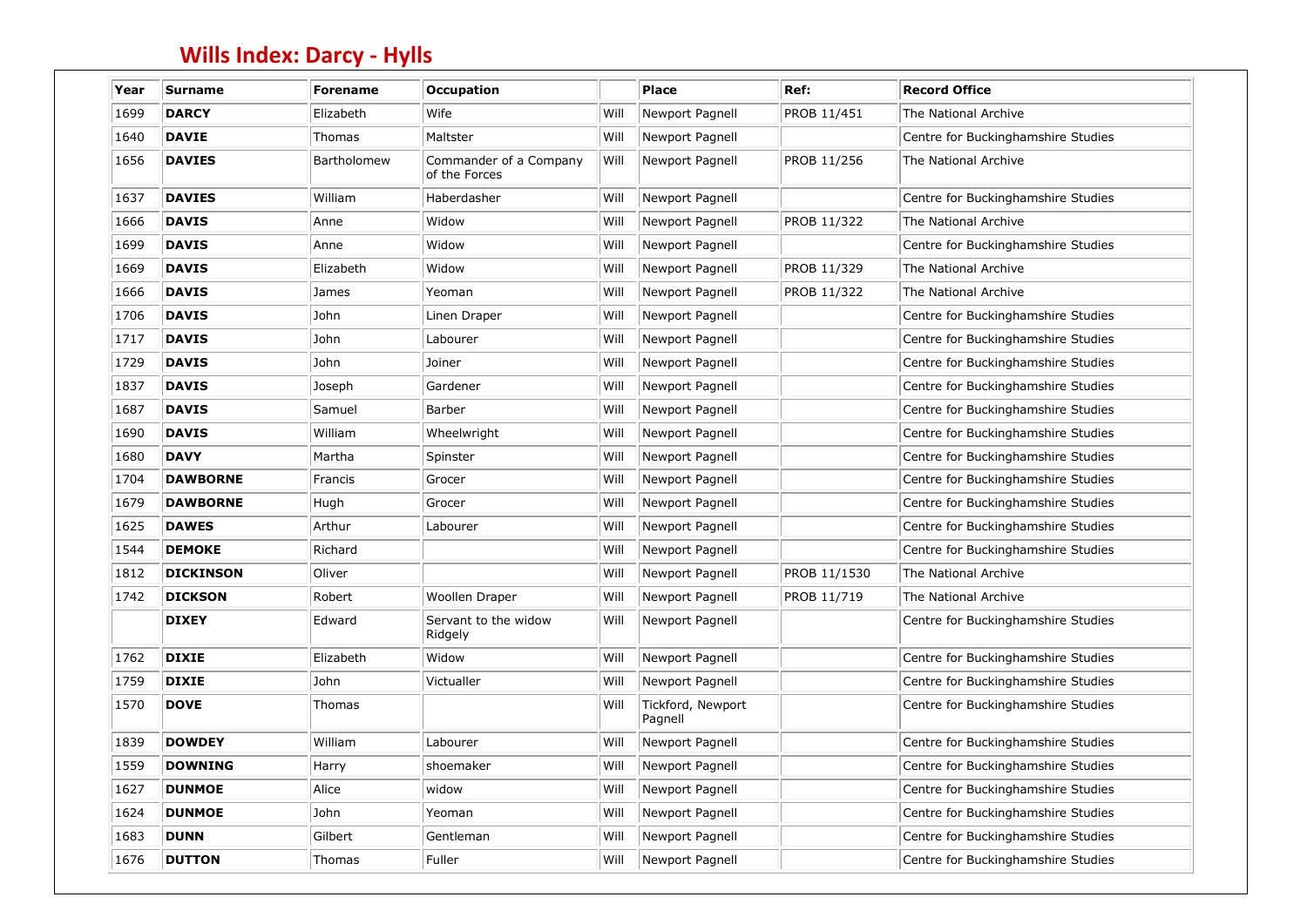| 1732 | <b>DYMOKE</b>     | Martha    | Widow               | Will | Newport Pagnell              | PROB 11/649  | The National Archive               |
|------|-------------------|-----------|---------------------|------|------------------------------|--------------|------------------------------------|
| 1797 | <b>EAGLESTONE</b> | Elizabeth | Widow               | Will | Newport Pagnell              |              | Centre for Buckinghamshire Studies |
| 1786 | <b>EAGLESTONE</b> | Holland   | Mason               | Will | Newport Pagnell              |              | Centre for Buckinghamshire Studies |
| 1812 | <b>EAGLESTONE</b> | Holland   | Baker               | Will | Newport Pagnell              | PROB 11/1529 | The National Archive               |
| 1801 | <b>EAGLESTONE</b> | Thomas    | Gentleman           | Will | Newport Pagnell              | PROB 11/1353 | The National Archive               |
| 1606 | <b>EAMES</b>      | Joan      | Widow               | Will | Tickford, Newport<br>Pagnell |              | Centre for Buckinghamshire Studies |
| 1849 | <b>EAMES</b>      | Thomas    | Carpenter           | Will | Newport Pagnell              |              | Centre for Buckinghamshire Studies |
| 1749 | <b>EARL</b>       | John      | Innholder           | Will | Newport Pagnell              |              | Centre for Buckinghamshire Studies |
| 1772 | <b>EARL</b>       | William   | Victualler          | Will | Newport Pagnell              |              | Centre for Buckinghamshire Studies |
| 1833 | <b>EARLY</b>      | William   | Dissenting Minister | Will | Newport Pagnell              |              | Centre for Buckinghamshire Studies |
| 1812 | <b>EATON</b>      | Thomas    | Plumber and Glazier | Will | Newport Pagnell              |              | Centre for Buckinghamshire Studies |
| 1693 | <b>EDMONDS</b>    | Richard   | Surgeon             | Will | Newport Pagnell              |              | Centre for Buckinghamshire Studies |
| 1686 | <b>EDMONDS</b>    | Samuel    | Yeoman              | Will | Newport Pagnell              |              | Centre for Buckinghamshire Studies |
| 1852 | <b>ELLUM</b>      | Edward    | Yeoman              | Will | Newport Pagnell              |              | Centre for Buckinghamshire Studies |
| 1540 | <b>EMBERTON</b>   | John      |                     | Will | Newport Pagnell              |              | Centre for Buckinghamshire Studies |
| 1667 | <b>EMERTON</b>    | Thomas    | Yeoman              | Will | Newport Pagnell              |              | Centre for Buckinghamshire Studies |
| 1624 | <b>ENGLAND</b>    | Richard   | Shepherd            | Will | Tickford, Newport<br>Pagnell |              | Centre for Buckinghamshire Studies |
| 1775 | <b>ETHERIDGE</b>  | Joseph    | Draper              | Will | Newport Pagnell              | PROB 11/1011 | The National Archive               |
| 1766 | <b>EVANS</b>      | Sarah     | Widow               | Will | Newport Pagnell              |              | Centre for Buckinghamshire Studies |
| 1770 | <b>FALDO</b>      | Manton    | Gentleman           | Will | Newport Pagnell              |              | Centre for Buckinghamshire Studies |
| 1847 | <b>FALDO</b>      | William   | <b>Builder</b>      | Will | Newport Pagnell              | PROB 11/2048 | The National Archive               |
| 1716 | <b>FELL</b>       | William   | Surgeon             | Will | Newport Pagnell              |              | Centre for Buckinghamshire Studies |
| 1713 | <b>FETHERSTON</b> | Catherine | Widow               | Will | Newport Pagnell              | PROB 11/531  | The National Archive               |
| 1658 | <b>FIELD</b>      | William   | Labourer            | Will | Newport Pagnell              | PROB 11/284  | The National Archive               |
| 1807 | <b>FIELDS</b>     | John      | Ostler              | Will | Newport Pagnell              | PROB 11/1462 | The National Archive               |
| 1552 | <b>FILLIPE</b>    | William   |                     | Will | Newport Pagnell              |              | Centre for Buckinghamshire Studies |
| 1744 | <b>FINIMORE</b>   | Michael   | Basketmaker         | Will | Newport Pagnell              |              | Centre for Buckinghamshire Studies |
| 1577 | <b>FINNE</b>      | John      |                     | Will | Newport Pagnell              |              | Centre for Buckinghamshire Studies |
| 1811 | <b>FIRTH</b>      | Sarah     | Spinster            | Will | Newport Pagnell              |              | Centre for Buckinghamshire Studies |
| 1749 | <b>FLETCHER</b>   | Sarah     | Spinster            | Will | Newport Pagnell              |              | Centre for Buckinghamshire Studies |
| 1496 | <b>FLETCHER</b>   | William   |                     | Will | Newport Pagnell              |              | Centre for Buckinghamshire Studies |
| 1642 | <b>FLINT</b>      | Mary      | Spinster            | Will | Newport Pagnell              | PROB 11/190  | The National Archive               |
| 1769 | <b>FLUDE</b>      | William   | Apothecary          | Will | Newport Pagnell              |              | Centre for Buckinghamshire Studies |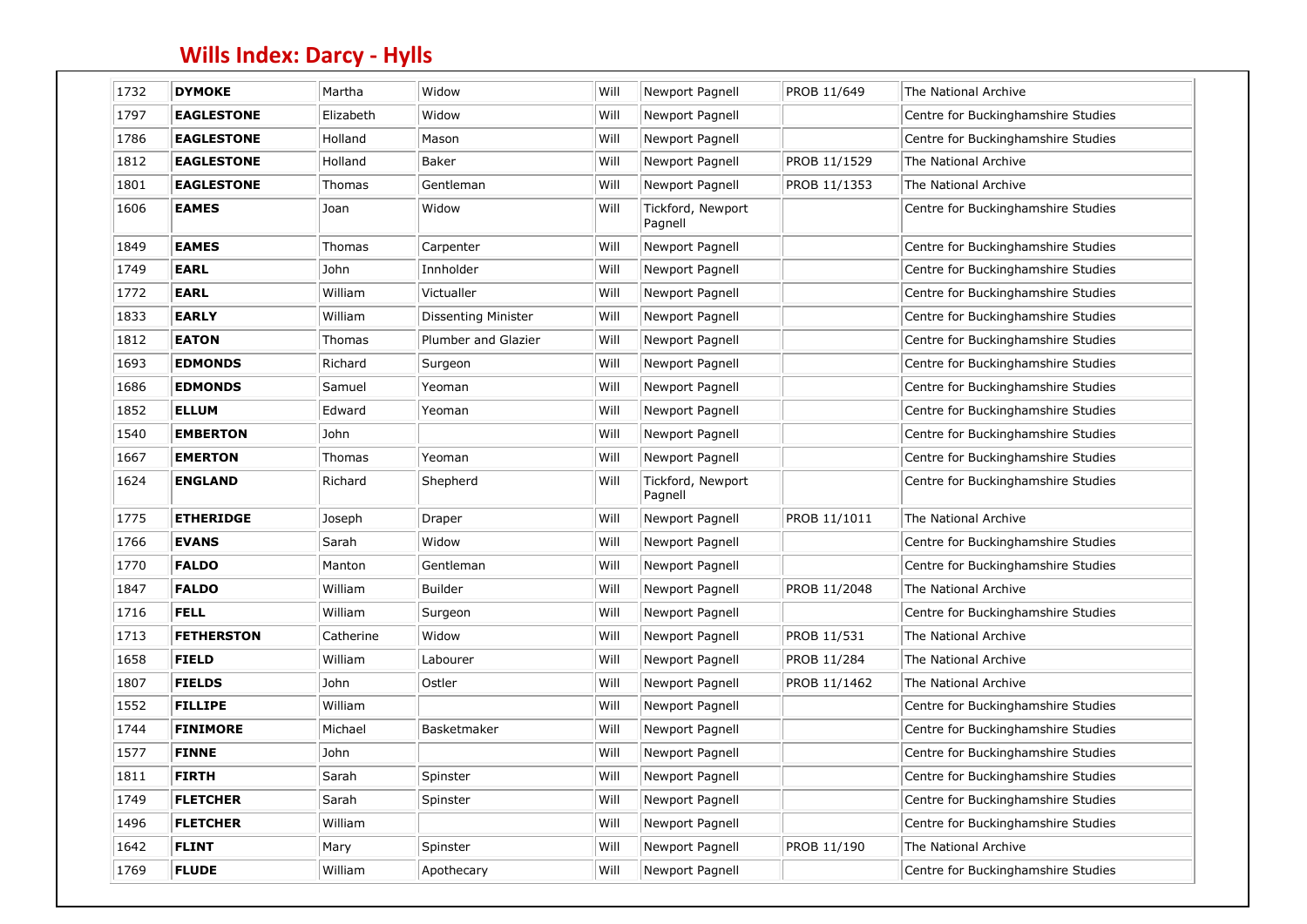| 1822 | <b>FORSTER</b>   | Jane      | Widow                  | Will | Newport Pagnell                      |                   | Centre for Buckinghamshire Studies |
|------|------------------|-----------|------------------------|------|--------------------------------------|-------------------|------------------------------------|
| 1745 | <b>FORSTER</b>   | Thomas    | Apothecary             | Will | Newport Pagnell                      | PROB 11/738       | The National Archive               |
| 1688 | <b>FOSSEY</b>    | Martha    | Widow                  | Will | Newport Pagnell                      |                   | Centre for Buckinghamshire Studies |
| 1789 | <b>FOSTER</b>    | Thomas    | Wine Merchant          | Will | Newport Pagnell                      |                   | Centre for Buckinghamshire Studies |
| 1822 | <b>FOSTER</b>    | Thomas    | Sadler                 | Will | Newport Pagnell                      | PROB 11/1652      | The National Archive               |
| 1849 | <b>FOUNTAIN</b>  | John      | Gentleman              | Will | Newport Pagnell                      | PROB 11/2089      | The National Archive               |
| 1731 | <b>FOUNTAIN</b>  | Sarah     | Widow                  | Will | Newport Pagnell (late<br>of Slapton) |                   | Centre for Buckinghamshire Studies |
| 1815 | <b>FOUNTAIN</b>  | William   |                        | Will | Newport Pagnell                      |                   | Centre for Buckinghamshire Studies |
| 1782 | <b>FRANKLIN</b>  | John      | Yeoman                 | Will | Newport Pagnell                      | PROB 11/1094      | The National Archive               |
| 1774 | <b>FRANKLIN</b>  | Robert    |                        | Will | Newport Pagnell                      |                   | Centre for Buckinghamshire Studies |
| 1789 | <b>FRANKLIN</b>  | Sarah     | Widow                  | Will | Newport Pagnell                      | PROB 11/1178      | The National Archive               |
| 1774 | <b>FRANKLYN</b>  | Robert    | Surgeon and Apothecary | Will | Newport Pagnell                      | PROB 11/1001      | The National Archive               |
| 1651 | <b>FREEBODIE</b> | Andrew    | Yeoman                 | Will | Newport Pagnell                      |                   | Centre for Buckinghamshire Studies |
| 1666 | <b>FREEBODY</b>  | Thomas    | Lacebin                | Will | Newport Pagnell                      | PROB 11/319       | The National Archive               |
| 1630 | <b>FREEBODYE</b> | Elizabeth | Widow                  | Will | Newport Pagnell                      |                   | Centre for Buckinghamshire Studies |
| 1595 | <b>FREEMAN</b>   | Nicholas  |                        | Will | Newport Pagnell                      |                   | Centre for Buckinghamshire Studies |
| 1724 | <b>FROST</b>     | George    | Yeoman                 | Will | Newport Pagnell                      |                   | Centre for Buckinghamshire Studies |
| 1838 | <b>FROST</b>     | Letitia   | Widow                  | Will | Newport Pagnell                      |                   | Centre for Buckinghamshire Studies |
| 1789 | <b>FROST</b>     | William   | Glover                 | Will | Newport Pagnell                      |                   | Centre for Buckinghamshire Studies |
| 1834 | <b>FROST</b>     | William   | Glover                 | Will | Newport Pagnell                      |                   | Centre for Buckinghamshire Studies |
| 1688 | <b>FULLFORD</b>  | John      | <b>Brazier</b>         | Will | Newport Pagnell                      |                   | Centre for Buckinghamshire Studies |
| 1661 | <b>FYNNALL</b>   | Joan      | Spinster               | Will | Newport Pagnell                      |                   | Centre for Buckinghamshire Studies |
| 1769 | <b>GADSDON</b>   | Robert    | Grocer                 | Will | Newport Pagnell                      |                   | Centre for Buckinghamshire Studies |
| 1762 | <b>GAINES</b>    | Jane      | Widow                  | Will | <b>Newport Pagnell</b>               | PROB 11/877       | The National Archive               |
| 1618 | <b>GARDNER</b>   | Elizabeth |                        | Will | Newport Pagnell                      |                   | Centre for Buckinghamshire Studies |
| 1756 | <b>GARNER</b>    | Robert    | Tailor                 | Will | Newport Pagnell                      |                   | Centre for Buckinghamshire Studies |
| 1521 | <b>GARRAT</b>    | Richard   |                        | Will | Newport Pagnell                      |                   | Centre for Buckinghamshire Studies |
| 1686 | <b>GARRETT</b>   | Joseph    | Baker                  | Will | Newport Pagnell                      |                   | Centre for Buckinghamshire Studies |
| 1595 | <b>GARRETT</b>   | Thomas    | Yeoman                 | Will | Newport Pagnell                      | <b>PROB 11/85</b> | The National Archive               |
| 1666 | <b>GATES</b>     | Robert    | Yeoman                 | Will | Newport Pagnell                      |                   | Centre for Buckinghamshire Studies |
| 1754 | <b>GEARY</b>     | Elianor   | Widow                  | Will | Newport Pagnell                      |                   | Centre for Buckinghamshire Studies |
| 1746 | <b>GEARY</b>     | Matthew   | Lace Merchant          | Will | Newport Pagnell                      |                   | Centre for Buckinghamshire Studies |
| 1705 | <b>GIBBS</b>     | Martha    | Widow                  | Will | Newport Pagnell                      | PROB 11/480       | The National Archive               |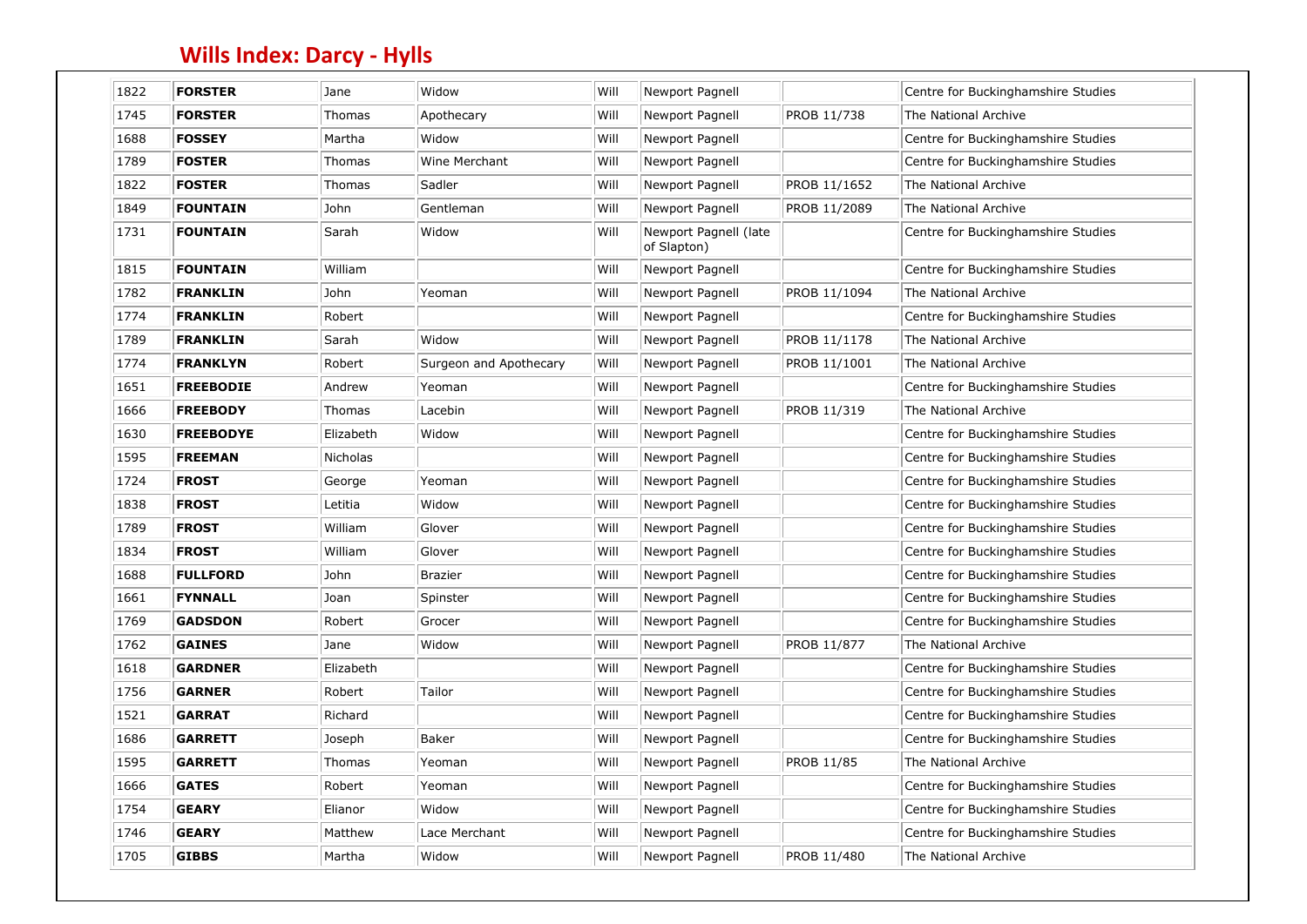| 1637 | <b>GILBERT</b>         | John        |                     | Will | Newport Pagnell              |              | Centre for Buckinghamshire Studies |
|------|------------------------|-------------|---------------------|------|------------------------------|--------------|------------------------------------|
| 1724 | <b>GILLOWAY</b>        | Ann         | Widow               | Will | Newport Pagnell              |              | Centre for Buckinghamshire Studies |
| 1720 | <b>GILLOWAY</b>        | James       | Innholder           | Will | Newport Pagnell              | PROB 11/575  | The National Archive               |
| 1778 | <b>GILPIN</b>          | George      | Yeoman              | Will | Newport Pagnell              | PROB 11/1039 | The National Archive               |
| 1778 | <b>GILPIN</b>          | William     | Yeoman              | Will | Newport Pagnell              |              | Centre for Buckinghamshire Studies |
| 1686 | <b>GLADMAN</b>         | Hannah      | Widow               | Will | Newport Pagnell              |              | Centre for Buckinghamshire Studies |
| 1808 | <b>GOODEY</b>          | John        | Farmer and Grazier  | Will | Newport Pagnell              |              | Centre for Buckinghamshire Studies |
| 1852 | <b>GOODMAN</b>         | Daniel      | Gentleman           | Will | Newport Pagnell              | PROB 11/2151 | The National Archive               |
| 1845 | <b>GOODMAN</b>         | Elizabeth   | Spinster            | Will | Newport Pagnell              |              | Centre for Buckinghamshire Studies |
| 1681 | <b>GOODMAN</b>         | Richard     | Collarmaker         | Will | Newport Pagnell              |              | Centre for Buckinghamshire Studies |
| 1726 | <b>GOODMAN</b>         | Thomas      | Collarmaker         | Will | Newport Pagnell              |              | Centre for Buckinghamshire Studies |
| 1681 | <b>GOODRIDGE</b>       | Elizabeth   | Widow               | Will | Newport Pagnell              |              | Centre for Buckinghamshire Studies |
| 1834 | <b>GOODWIN</b>         | Joseph      | Victualler          | Will | Newport Pagnell              | PROB 11/1834 | The National Archive               |
| 1817 | <b>GOODY or GOODEY</b> | Elizabeth   | Widow               | Will | Newport Pagnell              | PROB 11/1590 | The National Archive               |
| 1694 | <b>GRAUNT</b>          | Thomas      | Chapman             | Will | Newport Pagnell              |              | Centre for Buckinghamshire Studies |
| 1486 | <b>GRAUNT</b>          | William     |                     | Will | Newport Pagnell              |              | Centre for Buckinghamshire Studies |
| 1605 | <b>GRAY</b>            | Judith      |                     | Will | Newport Pagnell              |              | Centre for Buckinghamshire Studies |
| 1605 | <b>GRAY</b>            | Judith      | Widow               | Will | Newport Pagnell              |              | Centre for Buckinghamshire Studies |
| 1853 | <b>GREENE</b>          | Benjamin    | Ostler              | Will | Newport Pagnell              |              | Centre for Buckinghamshire Studies |
| 1752 | <b>GRIERSON</b>        | Robert      | Chapman             | Will | Newport Pagnell              |              | Centre for Buckinghamshire Studies |
| 1559 | GRUDO[N]               | Robert      |                     | Will | Tickford, Newport<br>Pagnell |              | Centre for Buckinghamshire Studies |
| 1800 | <b>GUNN</b>            | Ann         | Widow               | Will | Newport Pagnell              |              | Centre for Buckinghamshire Studies |
| 1751 | <b>GURNEY</b>          | Elizabeth   | Spinster            | Will | Newport Pagnell              |              | Centre for Buckinghamshire Studies |
| 1551 | <b>GWYNE</b>           | Lewis       |                     | Will | Newport Pagnell              |              | Centre for Buckinghamshire Studies |
| 1827 | <b>HACKSLEY</b>        | Thomas      | Yeoman              | Will | Newport Pagnell              |              | Centre for Buckinghamshire Studies |
| 1770 | <b>HADDON</b>          | John        | Yeoman              | Will | Newport Pagnell              | PROB 11/961  | The National Archive               |
| 1781 | <b>HADDON</b>          | John        | Yeoman              | Will | Newport Pagnell              | PROB 11/1075 | The National Archive               |
| 1610 | <b>HALL</b>            | Christopher |                     | Will | Newport Pagnell              |              | Centre for Buckinghamshire Studies |
| 1709 | <b>HALL</b>            | Elizabeth   | Widow               | Will | Newport Pagnell              |              | Centre for Buckinghamshire Studies |
| 1692 | <b>HALL</b>            | Henry       | Baker               | Will | Newport Pagnell              |              | Centre for Buckinghamshire Studies |
| 1708 | <b>HALL</b>            | Henry       | Baker               | Will | Newport Pagnell              | PROB 11/501  | The National Archive               |
| 1772 | <b>HALL</b>            | John        | Gentleman           | Will | Newport Pagnell              | PROB 11/978  | The National Archive               |
| 1702 | <b>HALL</b>            | Martha      | Widow of Henry Hall | Will | Newport Pagnell              |              | Centre for Buckinghamshire Studies |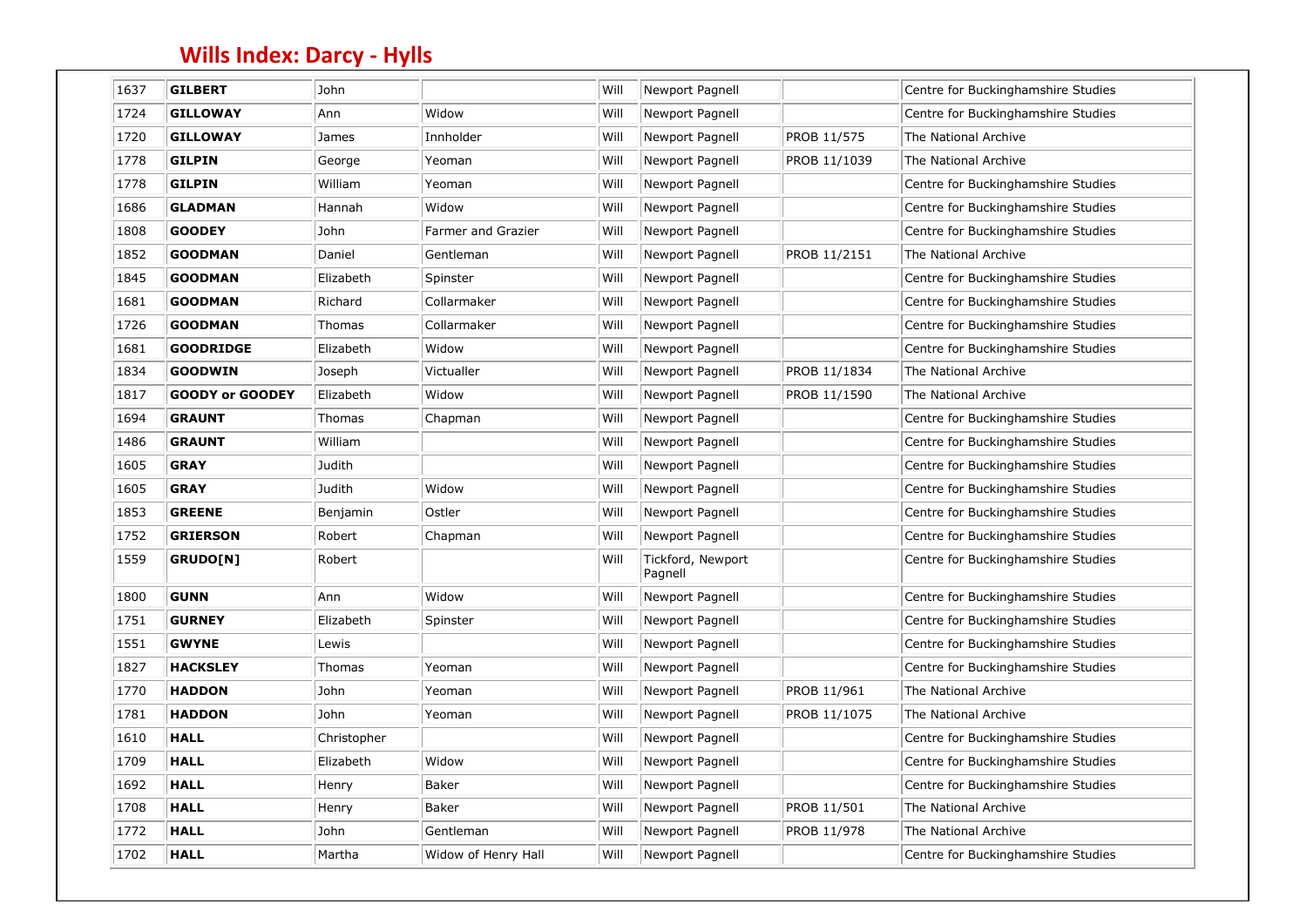| 1760 | <b>HALL</b>     | Robert                | Gentleman           | Will | Newport Pagnell                   |              | Centre for Buckinghamshire Studies |
|------|-----------------|-----------------------|---------------------|------|-----------------------------------|--------------|------------------------------------|
| 1639 | <b>HALL</b>     | William               | Husbandman          | Will | Tickford, Newport<br>Pagnell      |              | Centre for Buckinghamshire Studies |
| 1664 | <b>HAMES</b>    | Peter                 | Carpenter           | Will | Newport Pagnell                   |              | Centre for Buckinghamshire Studies |
| 1660 | <b>HAMES</b>    | Roger                 | Mason               | Will | Newport Pagnell                   |              | Centre for Buckinghamshire Studies |
| 1660 | <b>HAMES</b>    | Roger                 | Mason               | Will | Newport Pagnell                   | PROB 11/302  | The National Archive               |
| 1783 | <b>HAMILTON</b> | John                  | Lacemerchant        | Will | Newport Pagnell                   | PROB 11/1099 | The National Archive               |
| 1747 | <b>HAMILTON</b> | William               | Gentleman           | Will | Newport Pagnell                   | PROB 11/754  | The National Archive               |
| 1828 | <b>HANDSON</b>  | Thomas                | Baker               | Will | Newport Pagnell                   | PROB 11/1743 | The National Archive               |
| 1833 | <b>HANLON</b>   | Daniel                | Draper and Tailor   | Will | Newport Pagnell                   |              | Centre for Buckinghamshire Studies |
| 1825 | <b>HANNAH</b>   | Elizabeth             | Widow               | Will | Newport Pagnell                   | PROB 11/1696 | The National Archive               |
| 1827 | <b>HARDY</b>    | <b>Charles Marius</b> | Surgeon             | Will | Newport Pagnell                   | PROB 11/1728 | The National Archive               |
| 1850 | <b>HARDY</b>    | Mary                  | Widow               | Will | Newport Pagnell                   | PROB 11/2113 | The National Archive               |
| 1638 | <b>HARLEY</b>   | John                  | Yeoman              | Will | Newport Pagnell                   |              | Centre for Buckinghamshire Studies |
| 1808 | <b>HARRIS</b>   | Ann                   | Widow late Servant  | Will | Newport Pagnell                   | PROB 11/1474 | The National Archive               |
| 1776 | <b>HARRIS</b>   | Elizabeth             | Widow               | Will | Newport Pagnell                   |              | Centre for Buckinghamshire Studies |
| 1775 | <b>HARRIS</b>   | John                  | <b>Butcher</b>      | Will | Newport Pagnell                   | PROB 11/1006 | The National Archive               |
| 1812 | <b>HARRIS</b>   | John                  | Yeoman              | Will | Newport Pagnell                   | PROB 11/1530 | The National Archive               |
| 1831 | <b>HARRIS</b>   | Susanna               | Widow               | Will | Newport Pagnell                   |              | Centre for Buckinghamshire Studies |
| 1783 | <b>HART</b>     | John                  | Yeoman              | Will | Tickford Park,<br>Newport Pagnell |              | Centre for Buckinghamshire Studies |
| 1826 | <b>HART</b>     | William               | Yeoman              | Will | Tickford Park,<br>Newport Pagnell |              | Centre for Buckinghamshire Studies |
| 1716 | <b>HARTLEY</b>  | Elizabeth             |                     | Will | Newport Pagnell                   |              | Centre for Buckinghamshire Studies |
| 1670 | <b>HARTLEY</b>  | James                 | Grocer              | Will | Newport Pagnell                   | PROB 11/332  | The National Archive               |
| 1721 | <b>HARTLEY</b>  | Mary                  | Widow               | Will | Newport Pagnell                   |              | Centre for Buckinghamshire Studies |
| 1733 | <b>HARTLEY</b>  | Thomas                | Grocer and Chandler | Will | Newport Pagnell                   |              | Centre for Buckinghamshire Studies |
| 1698 | <b>HARTLEY</b>  | William               | Apothecary          | Will | Newport Pagnell                   |              | Centre for Buckinghamshire Studies |
| 1722 | <b>HARTLEY</b>  | William               |                     | Will | Newport Pagnell                   | PROB 11/585  | The National Archive               |
| 1661 | <b>HARTLY</b>   | Thomas                | Ironmonger          | Will | Newport Pagnell                   |              | Centre for Buckinghamshire Studies |
| 1642 | <b>HARTLY</b>   | William               | yeoman              | Will | Newport Pagnell                   |              | Centre for Buckinghamshire Studies |
| 1559 | <b>HARTON</b>   | Thomas                |                     | Will | Tickford, Newport<br>Pagnell      |              | Centre for Buckinghamshire Studies |
| 1630 | <b>HARVEY</b>   | Anthony               | Yeoman              | Will | Newport Pagnell                   |              | Centre for Buckinghamshire Studies |
| 1688 | <b>HARVEY</b>   | Cornelius             | <b>Butcher</b>      | Will | Newport Pagnell                   |              | Centre for Buckinghamshire Studies |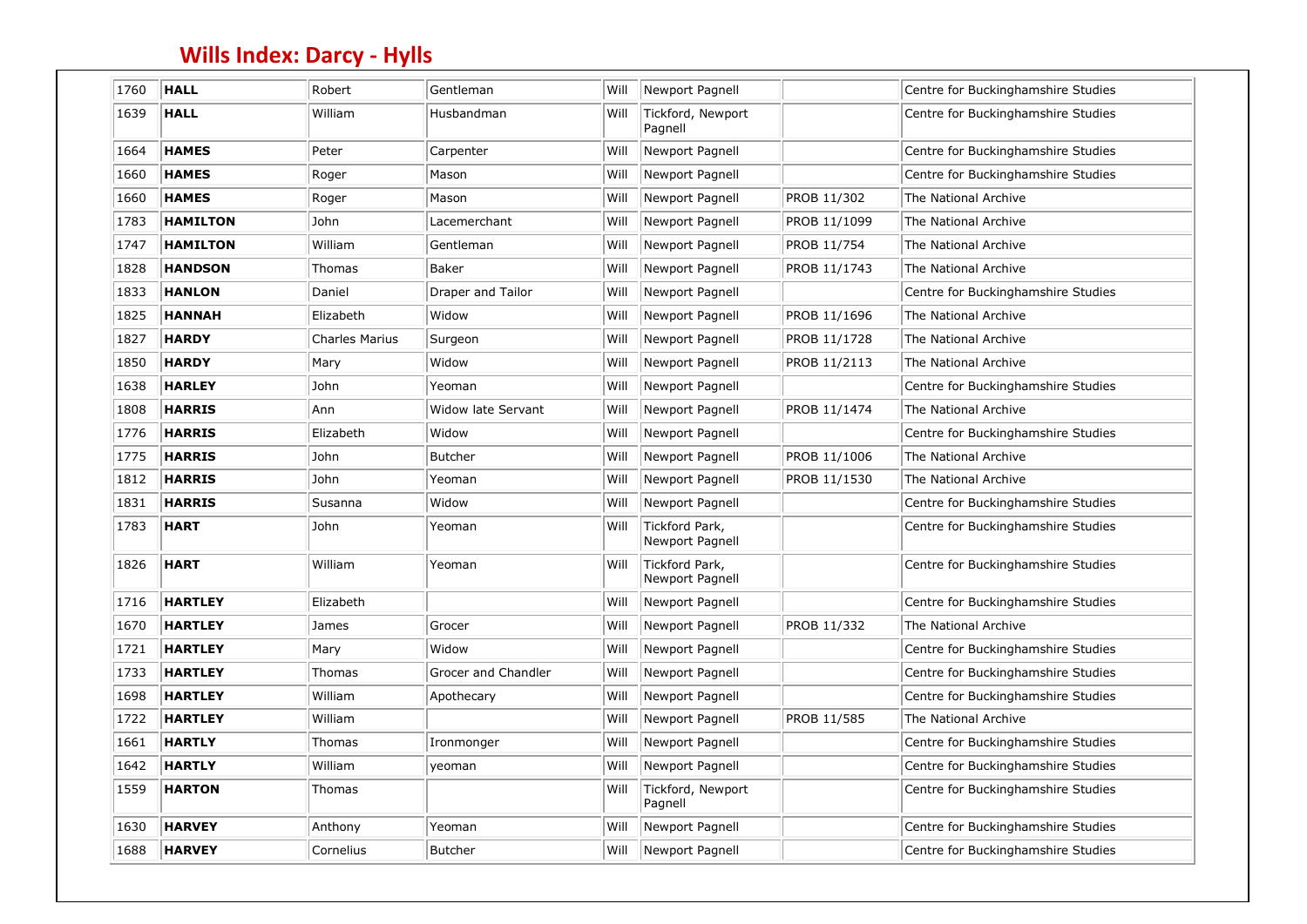| 1645 | <b>HARVEY</b>                    | Robert            | Yeoman                                                              | Will | Newport Pagnell |              | Centre for Buckinghamshire Studies |
|------|----------------------------------|-------------------|---------------------------------------------------------------------|------|-----------------|--------------|------------------------------------|
| 1856 | <b>HARVEY</b>                    | Sarah             | Widow                                                               | Will | Newport Pagnell | PROB 11/2227 | The National Archive               |
| 1836 | <b>HARVEY</b>                    | William           | Carpenter                                                           | Will | Newport Pagnell | PROB 11/1859 | The National Archive               |
| 1659 | <b>HARVIE</b>                    | Marie             | Widow                                                               | Will | Newport Pagnell | PROB 11/289  | The National Archive               |
| 1615 | <b>HARVYE</b>                    | Cornelius         | Yeoman                                                              | Will | Newport Pagnell |              | Centre for Buckinghamshire Studies |
| 1600 | <b>HARVYE</b>                    | Robert            |                                                                     | Will | Newport Pagnell |              | Centre for Buckinghamshire Studies |
| 1822 | <b>HATTON</b>                    | Frances           | Widow                                                               | Will | Newport Pagnell |              | Centre for Buckinghamshire Studies |
| 1820 | <b>HATTON</b>                    | Joseph            |                                                                     | Will | Newport Pagnell | PROB 11/1636 | The National Archive               |
| 1809 | <b>HAWKINS</b>                   | John              | Grocer and Tallow Chandler                                          | Will | Newport Pagnell |              | Centre for Buckinghamshire Studies |
| 1774 | <b>HAXLEY</b>                    | Richard           | Labourer                                                            | Will | Newport Pagnell |              | Centre for Buckinghamshire Studies |
| 1843 | <b>HAYLLAR</b>                   | Robert            | Grocer                                                              | Will | Newport Pagnell | PROB 11/1988 | The National Archive               |
| 1855 | <b>HEATHCOTE</b>                 | Frederick William | Reverend, Protestant<br><b>Dissenting Minister</b>                  | Will | Newport Pagnell | PROB 11/2222 | The National Archive               |
| 1847 | <b>HELMES</b>                    | Mary              | Spinster                                                            | Will | Newport Pagnell |              | Centre for Buckinghamshire Studies |
| 1796 | <b>HENDERSON</b><br>or Hendorson | Ann               |                                                                     | Will | Newport Pagnell | PROB 11/1273 | The National Archive               |
| 1769 | <b>HEWSON</b>                    | Richard           | Victualler                                                          | Will | Newport Pagnell | PROB 11/949  | The National Archive               |
| 1585 | <b>HEYTHER</b>                   | Thomas            |                                                                     | Will | Newport Pagnell |              | Centre for Buckinghamshire Studies |
| 1607 | <b>HICKMAN</b>                   | Jeremy            |                                                                     | Will | Newport Pagnell |              | Centre for Buckinghamshire Studies |
| 1664 | <b>HICKS</b>                     | Joyce             | Widow                                                               | Will | Newport Pagnell |              | Centre for Buckinghamshire Studies |
| 1786 | <b>HICKSON</b>                   | Mary              | Widow                                                               | Will | Newport Pagnell |              | Centre for Buckinghamshire Studies |
| 1839 | <b>HIGGINS</b>                   | Ann               | Widow                                                               | Will | Newport Pagnell |              | Centre for Buckinghamshire Studies |
| 1709 | <b>HILL</b>                      | Elizabeth         | Widow                                                               | Will | Newport Pagnell |              | Centre for Buckinghamshire Studies |
| 1800 | <b>HILL</b>                      | Margaret          | Widow                                                               | Will | Newport Pagnell |              | Centre for Buckinghamshire Studies |
| 1676 | <b>HILL</b>                      | Richard           | Lacebuyer                                                           | Will | Newport Pagnell | PROB 11/352  | The National Archive               |
| 1803 | <b>HILL</b>                      | Richard           | Yeoman                                                              | Will | Newport Pagnell |              | Centre for Buckinghamshire Studies |
| 1821 | <b>HILL</b>                      | Thomas            | <b>Broker</b>                                                       | Will | Newport Pagnell | PROB 11/1648 | The National Archive               |
| 1834 | <b>HILL</b>                      | William           | Milkman                                                             | Will | Newport Pagnell |              | Centre for Buckinghamshire Studies |
| 1817 | HILLYER                          | Nathaniel         | Victualler                                                          | Will | Newport Pagnell | PROB 11/1594 | The National Archive               |
| 1855 | <b>HIPWELL</b>                   | William           | Victualler and Dealer in<br>foreign Wines and<br>Spirituous Liquors | Will | Newport Pagnell | PROB 11/2208 | The National Archive               |
| 1486 | <b>HOBBIS</b>                    | Joan              |                                                                     | Will | Newport Pagnell |              | Centre for Buckinghamshire Studies |
| 1707 | <b>HOBBS</b>                     | Daniel            | Baker                                                               | Will | Newport Pagnell |              | Centre for Buckinghamshire Studies |
| 1705 | HODDELL                          | Stephen           | Maltster                                                            | Will | Newport Pagnell |              | Centre for Buckinghamshire Studies |